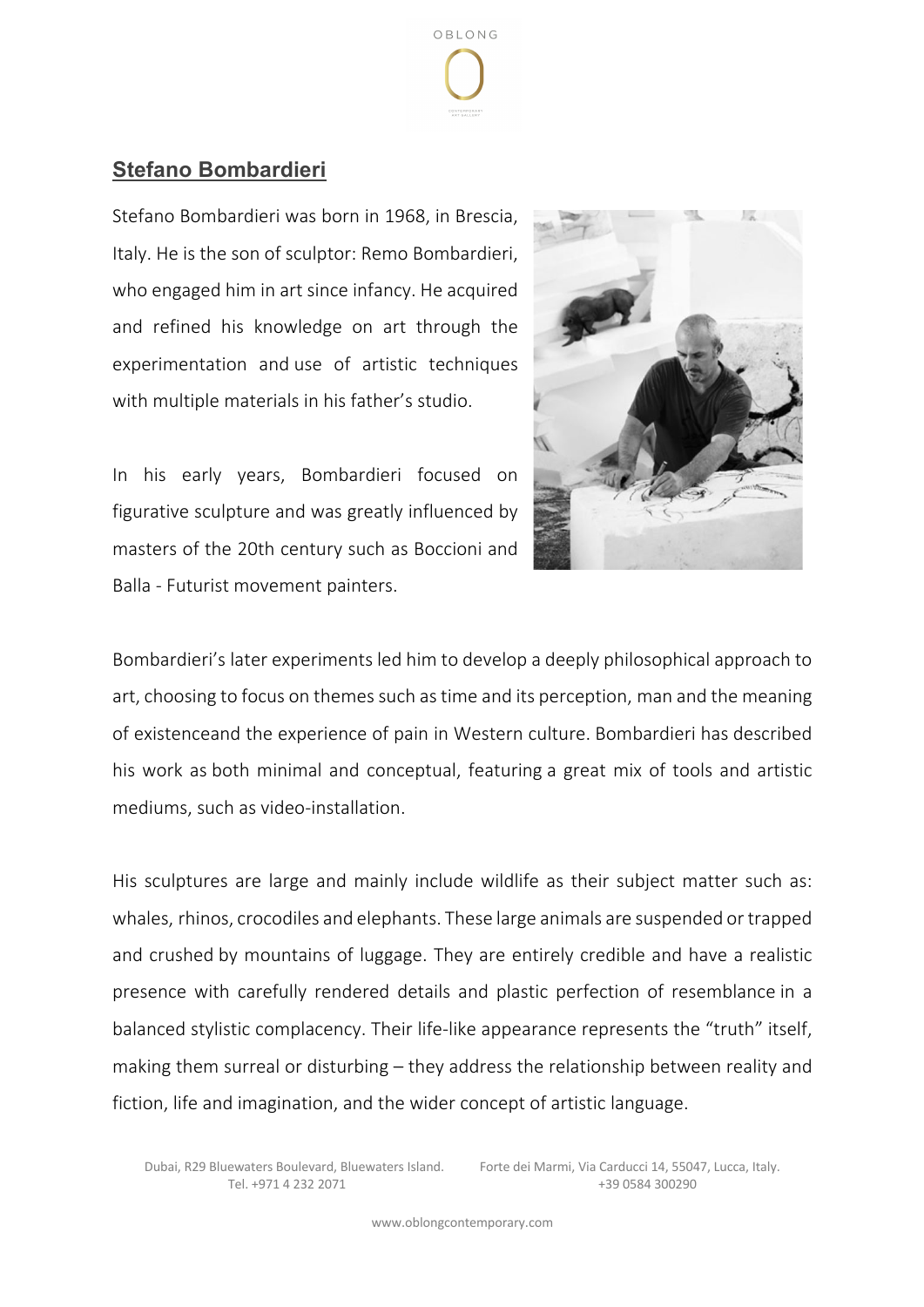

Since the 1990s he has exhibited in both public spaces and galleries. His installations include those located in the center of Ferrara, Faenza, Bologna, Saint Tropez and Posdam. In 2009 he held his personal exhibition 'The animals count down' in the evocative setting of Pietrasanta.

Aside from multiple group and solo exhibitions worldwide – he has participated several times in the Venice Biennale and his works have been displayed in major art galleries in Italy and abroad.

Bombardieri continues to work in Italy, France, Switzerland, Germany, England, Greece, Lebanon, USA

## **Exhibitions:**

## 2021

« Moi, Je…. » Biennale UMAM Château Musée Cagnes Francia coming soon Triennale di Bad Ragarzt Svizzera coming soon Erarta Museum San Pietroburgo Russia coming soon

## 2020

Installazione "Il peso del tempo sospeso" Quadriportico Brescia Italia "Tutto andava a fuoco" Personale Gare 82 Brescia Italy "Quintessenze" Oblong Contemporary Forte dei Marmi Italia "Open Space" Giardini della Marinaressa Venezia

Dubai, R29 Bluewaters Boulevard, Bluewaters Island. Forte dei Marmi, Via Carducci 14, 55047, Lucca, Italy. Tel. +971 4 232 2071 +39 0584 300290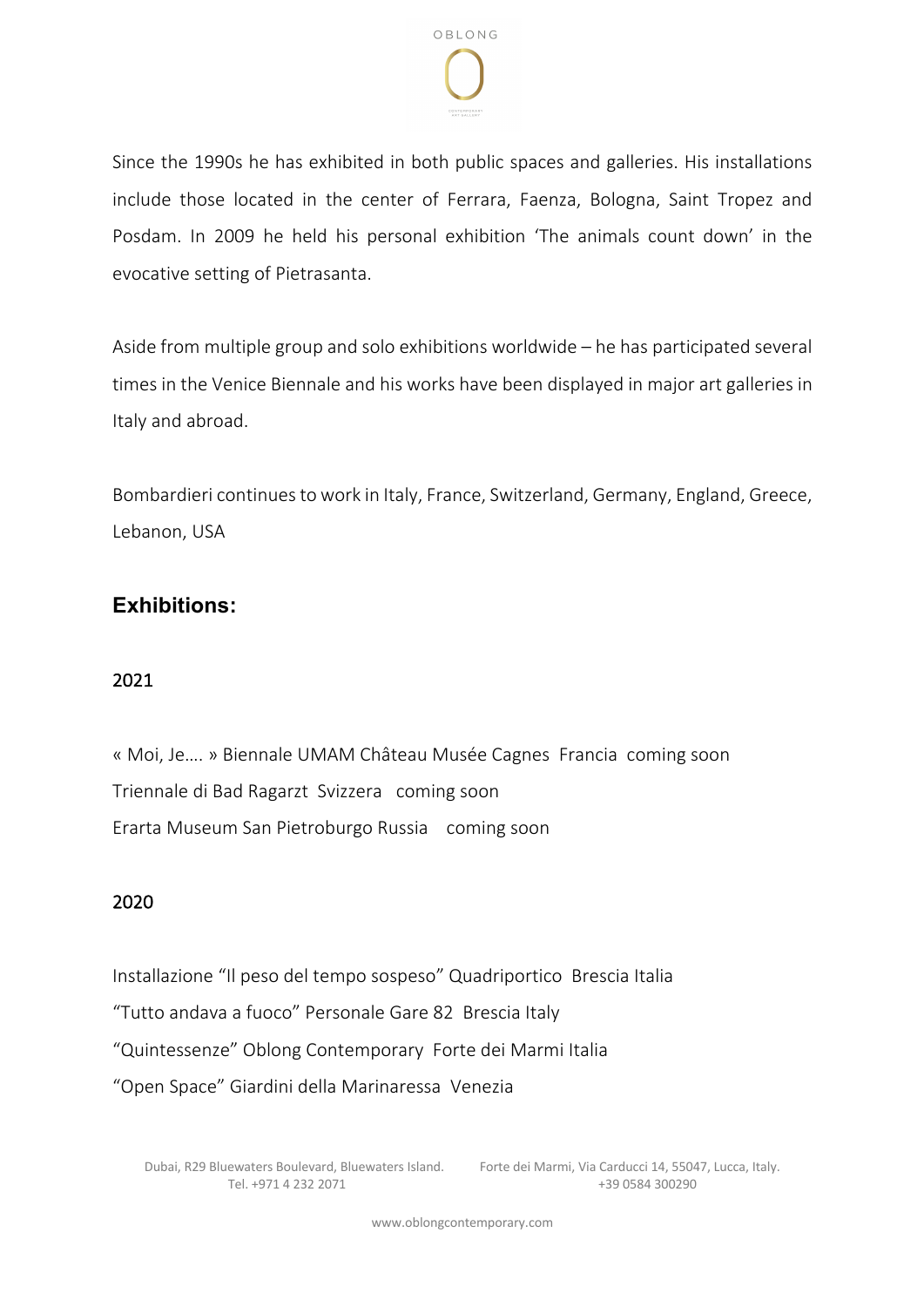

#### 2019

Oblong Contemporary Art Gallery Bluewaters Island DUBAI "Liberté, liberté cherie" UMAM /musée Galérie Lympia/Nice/France/ curated by S. Dibo Cohen 27/6-15/9 "Suspended Animals"/Mazzorbo Island/ Venezia/Italy/ Curated by Dal Canton/Baroldi 11/5-24/11 "No Pixel- Arte al limite"/Pinacoteca/Sarnico/Bergamo/Italy Gli animali nell'arte/Palazzo Martinengo/Brescia/italy Monumental /Museo e città/ Sarezzo/Italy Gand/ Belgique/ Galérie Bel Air Fine Art

#### 2018

" The brilliant shape" III° Capri the Island for Art curated by Angelo Crespi Liquid Art System/Capri/Positano/ Permanent Exibition "The Edit" Summer Exibition HOFA Gallery Nammos- Mikonos Intervention in the Exibition Gaetano Pesce / Palazzo della Ragione/Padova/Italy Expo Coffee House Parco Massari/Ferrara/Italy/ Curated MLB Home Gallery

#### 2017

 ZK Gallery/San Francisco / Permanent Exibition Bel Air Fine Art /Saint Tropez/ France / Permanent Exhibition Summer Show /Mark Hachem Gallery/ Beirut/ Lebanon Rinoceronti a Capalbio /Italy MLB Home Gallery Basel Art Fair / Galerie Mark Hachem Galerie Bel Air Fine Art / Venezia / Italy / Permanent Exhibition

Dubai, R29 Bluewaters Boulevard, Bluewaters Island. Forte dei Marmi, Via Carducci 14, 55047, Lucca, Italy. Tel. +971 4 232 2071 +39 0584 300290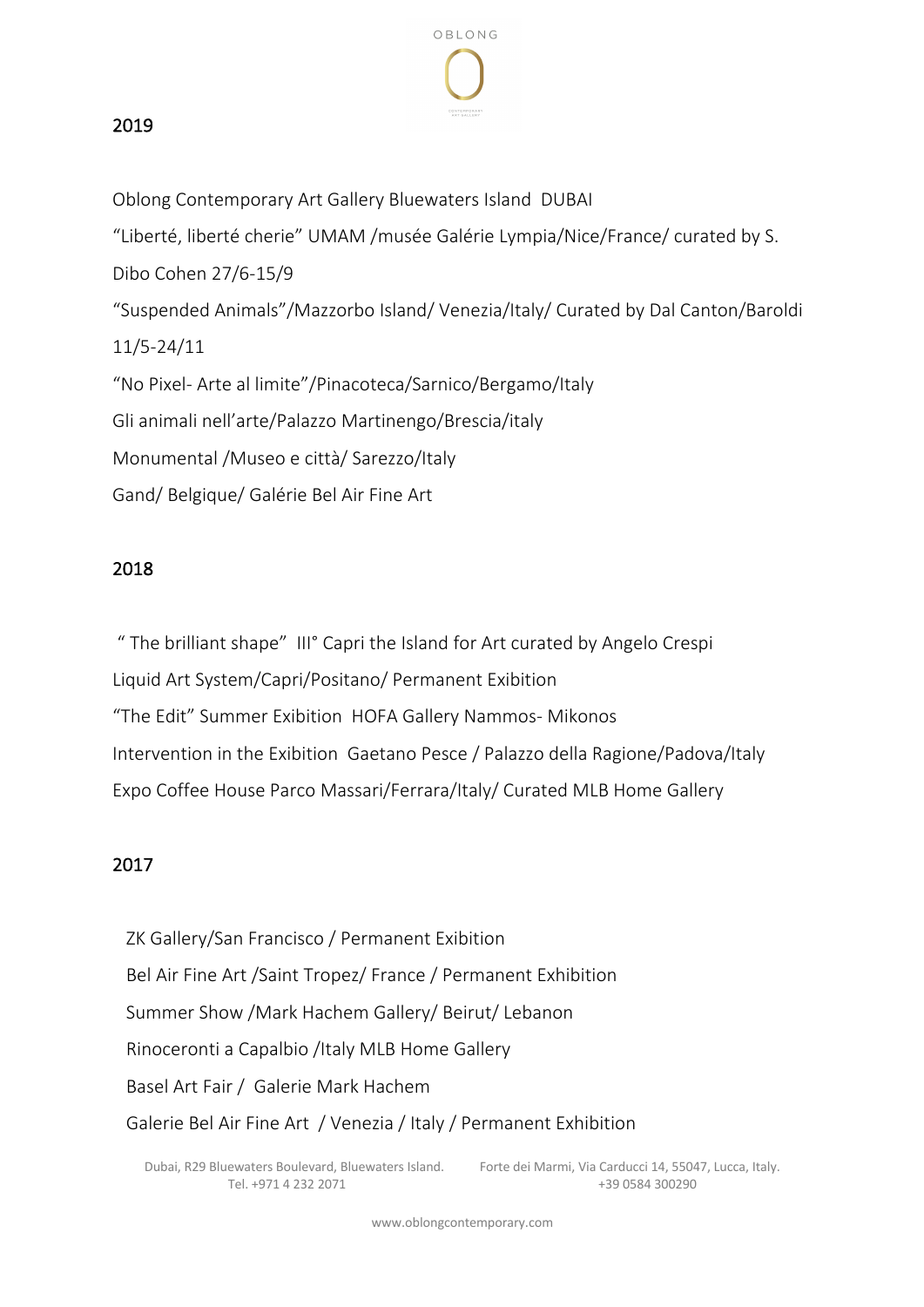

"Estinzioni" Orto Botanico /Padova/ Italy

"Selvatica" Palazzo Gromo Losa / Biella /Italy

Artion Galleries Atene / Grecia / Permanent exhibition

2016

"Orlando Furioso Decoded" / MLB Home Gallery / Ferrara / solo exhibition

"In sospeso 2" / Stefano Bombardieri e Matteo Carassale / Mark Hachem Gallery /

Beirut

"Drumma" / Galleria Gare 82 + 395 / Brescia / solo exhibition

"In sospeso" / Stefano Bombardieri e Matteo Carassale / Galerie Mark Hachem / Parigi "Biennale UMAM" / Mentone France-

Mark Ransom Gallery – London - Permanent Exhibition

"Lo splendore di Venezia: Canaletto, Bellotto, Guardi e i vedutisti dell'Ottocento" -

intervento di arte contemporanea – "Saluti da Venez..."

"Il corno violato. Il rinoceronte tra estinzione e superstizione" / Museo di Storia Naturale di Firenze

"I Bombardieri su Brescia" / AAB Associazione Artisti Bresciani / Mostra di Stefano e Remo Bombardieri

# 2015

- " Collective exhibition" Galerie Bel Air Verbier Swiss
- " Collective exhibition Beirut" Liban Galerie Mark Hachem
- " Collective exhibition Marbella "Espagne Galerie Mark Hachem
- " Collective exhibition " Galerie Bel Air Crans Montana Swiss
- " Art fair Basel" Swiss Galerie Mark Hachem Paris- New York- Beirut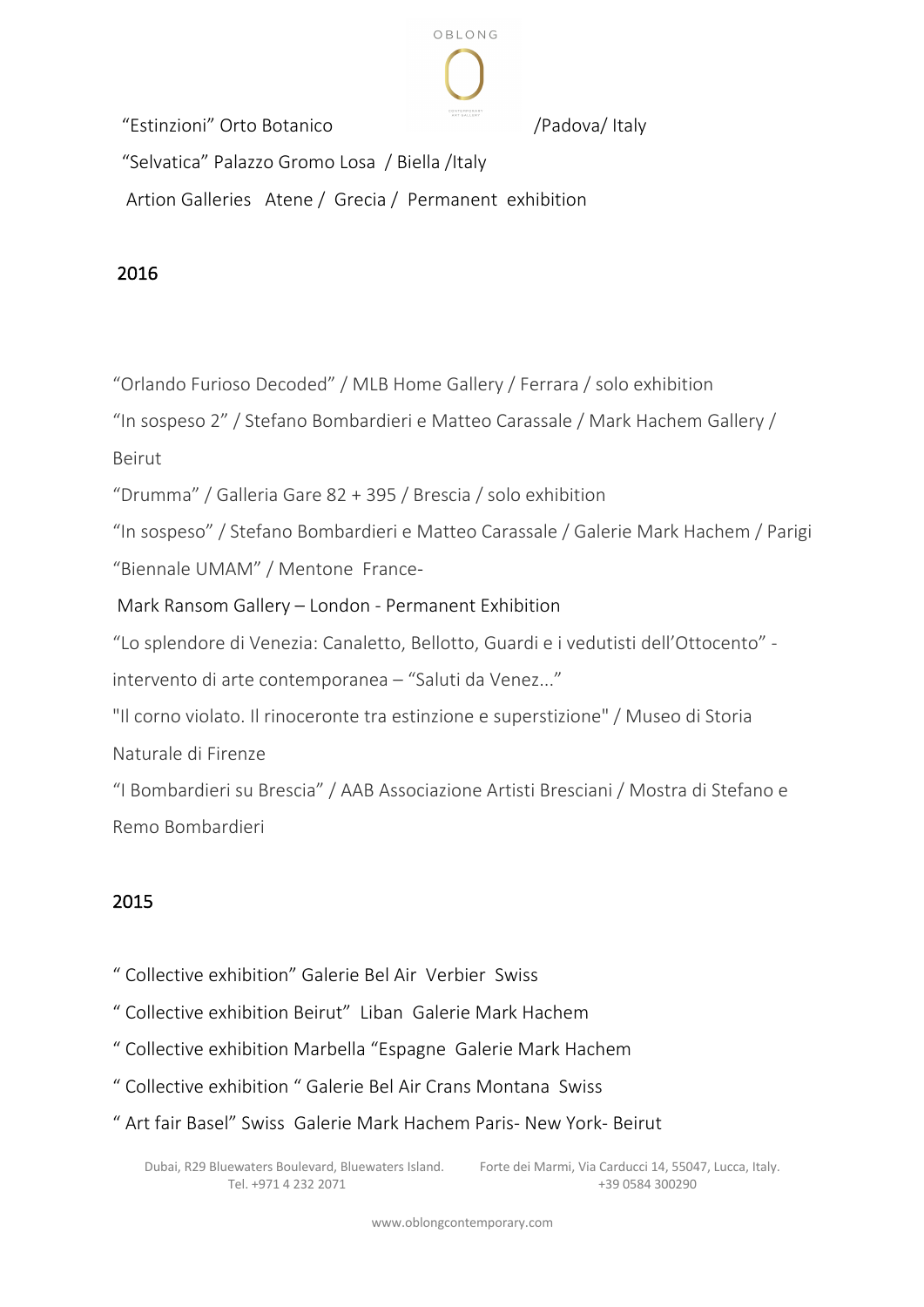" Cibo Mente- Pietra & Co " Sirmione Italy

" Art Southampton " USA Galerie Mark Hachem Paris- New York-Beirut "Carte blanche à Simone Dibo-Cohen" Collective Galerie Bartoli Marseille France "Contexto" Edolo - Brescia Italy "TO Meet " Help" lido 84" Gardone Riviera Italy

OBLONG

"Singapore Art Fair "Asie Galerie Mark Hachem Paris- New York- Beirut

" Art Miami " USA Galerie Mark Hachem Paris- New York- Beirut

## 2014

"Contemporary Istanbul "TurKey Galerie Mark Hachem Paris- New York- Beirut " Art Fair Toronto " Canada Galerie Mark Hachem Paris- New York- Beirut " Beirut Art Fair" Liban Galerie Mark Hachem Paris- New York- Beirut " Art Southampton USA Galerie Mark Hachem Paris- New York-Beirut "Ecce Pinocchio" - Isola del Garda – San Felice del Benaco – Brescia – Italy – "Mirrors and reality" - Deutsch museum – Belmont-sur-Lausanne – Swiss – "Il silenzio e l'Attesa" – Per un'estetica dell'alterità" Convento dell'Annunciata – Montorfano – Rovato – Brescia- Italy - "Biennale UMAM 2014" – Union méditerranéenne pour l'art moderne - « Mises en scène » – Château Musée Grimaldi de Cagnes - Cagnes sur Mer –France – "Le stanze Nascoste" - Museo Diocesano – Brescia – Italy – "Sefano Bombardieri - Personale " - Galerie Ferrero - Nice - France

## 2013

" Rarity summer salon show"- Rarity Gallery- Mykonos – Greece "Pour le plaisir des yeux" Fondazione Famiglia Terruzzi – Villa Regina Margherita – Bordighera- Italy

Tel. +971 4 232 2071 +39 0584 300290

Dubai, R29 Bluewaters Boulevard, Bluewaters Island. Forte dei Marmi, Via Carducci 14, 55047, Lucca, Italy.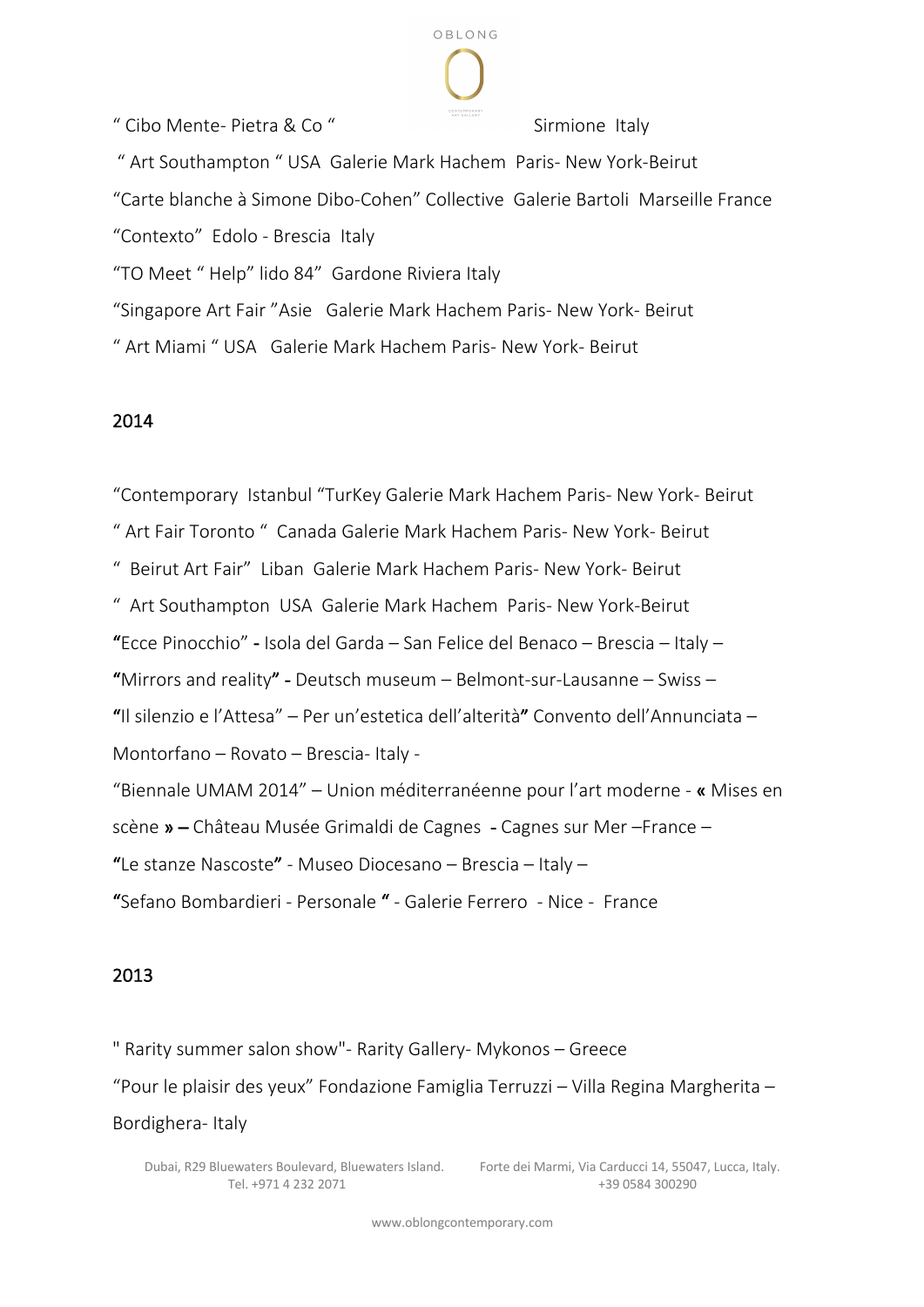

"Wunderkammer" – Palazzo Widmann – Venezia Italy "Selvatica" – Museo del Territorio Biellese Italy "Naturales Quaestiones" – Arengario - Monza Italy "Arte Fiera Bologna" – Bologna Italy "Scope Basel" - Basilea Swiss "Augenblick Und Ewigkeit" Tricolore Arte – Galerie der Stadt – Traun - Austria "Skulpturenparks" Traun – Austria "OFF" Art Fair Brussels – Brussels -Belgique

## 2012

" Rarity summer salon show"- Rarity Gallery- Mykonos - Greece

" Le temps au temps "- Identités 2 - Riff Art Projects - Istanbul - Turkey

" OFF " Art Fair Brussels 2012 - Mlb Home Gallery - Brussels - Belgique

" ART MONACO"- salon d'art par excellence - Principato di Monaco

" Stefano Bombardieri "- solo exhibition - Galerie Ariel Sibony - Paris – France

" Pietra & CO" – Sirmione – Brescia – Italy

## 2011

"54° Biennale di Venezia" - Padiglione Italia Reg.- Palazzo Te - Mantova Italy

" Rarity summer salon show"- Rarity Gallery- Mykonos - Greece

" Art Paris - Just Art! " - Grand Palais - Paris

" Art Monaco 2011 " - Principato di Monaco

" Un'idea di mare " - Esposizione Internazionale - Caserma Cornoldi - Venezia Italy

" R.P.C." - solo exibition - Artribù Casa D'Arte - Roma Italy

" Bologna Art First 2011" Bologna - Italy

" Arte Fiera Bologna" - MLB Home Gallery - Ferrara - Italy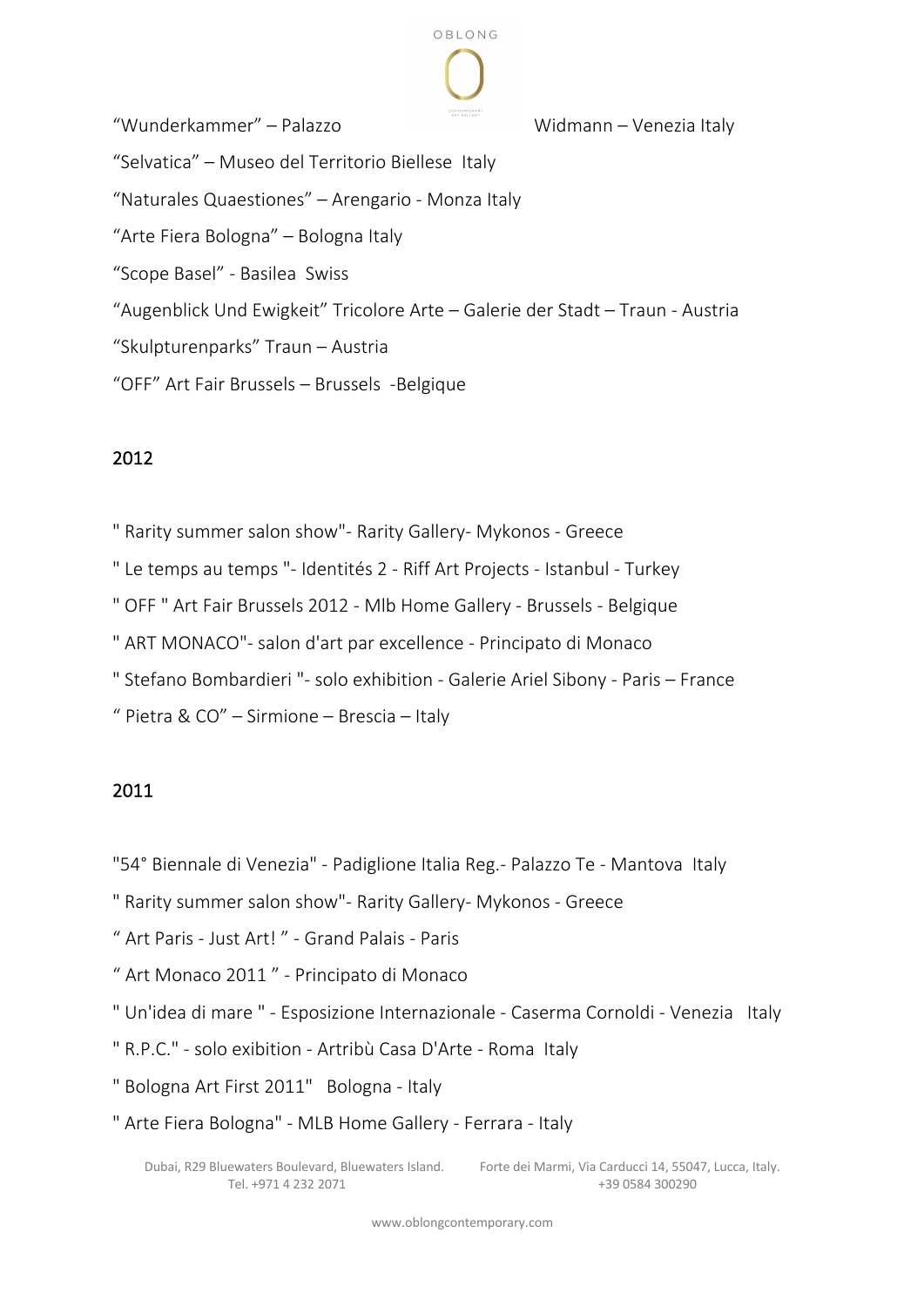

### 2010

"Esposizione permanente" - Crans Montana Bel Air Fine Art- Crans Montana -Swiss "Raisonnements impossibles" Galerie Ferrero – Nice- France "Salon des Antiquaires" Bel Air Fine Art- Lausanne- Swiss "Art Elisée"-Bel Air Fine Art- Paris- France "Stefano Bombardieri/Il peso del tempo sospeso" - Riff Art Projects – Paris- France "Stefano Bombardieri" Gallery Bel Air Fine Art – Genève- Swiss "luge macht frei" - solo exhibition - Marchina Arte Contemporanea - Brescia Italy "Natura morta/viva" conversation avec Chardin – MLB Home Gallery - Ferrara Italy "The faunal count down" - Ferrara Italy "Bombardieri x 4" - Museo Diocesano - Brescia Italy "Icaro transport" - Museo Diocesano - Brescia Italy "Il vuoto e le forme" - Chiavenna Swiss "Young Gallery Collection" - Milano Italy "Trame" Galleria Della Pina – Pietrasanta Italy

#### 2008/2009

"Expo-Terra" Tour & Taxis Brussels - Belgique

"Personale Stefano Bombardieri" Bordeau - France

"Gaia e la Balena" Cittadelle Saint-Tropez - France

"Personale Stefano Bombardieri" Linz - Austria

"Regards " Galleria Monaco Modern Art Monte Carlo – Principautée de Monaco

"Le temps au temps" Galleria Riff Art Projects Strasbourg – France

"Open 12" - Venezia Italy

"Pietra & Co." - Sirmione Italy

Tel. +971 4 232 2071 +39 0584 300290

Dubai, R29 Bluewaters Boulevard, Bluewaters Island. Forte dei Marmi, Via Carducci 14, 55047, Lucca, Italy.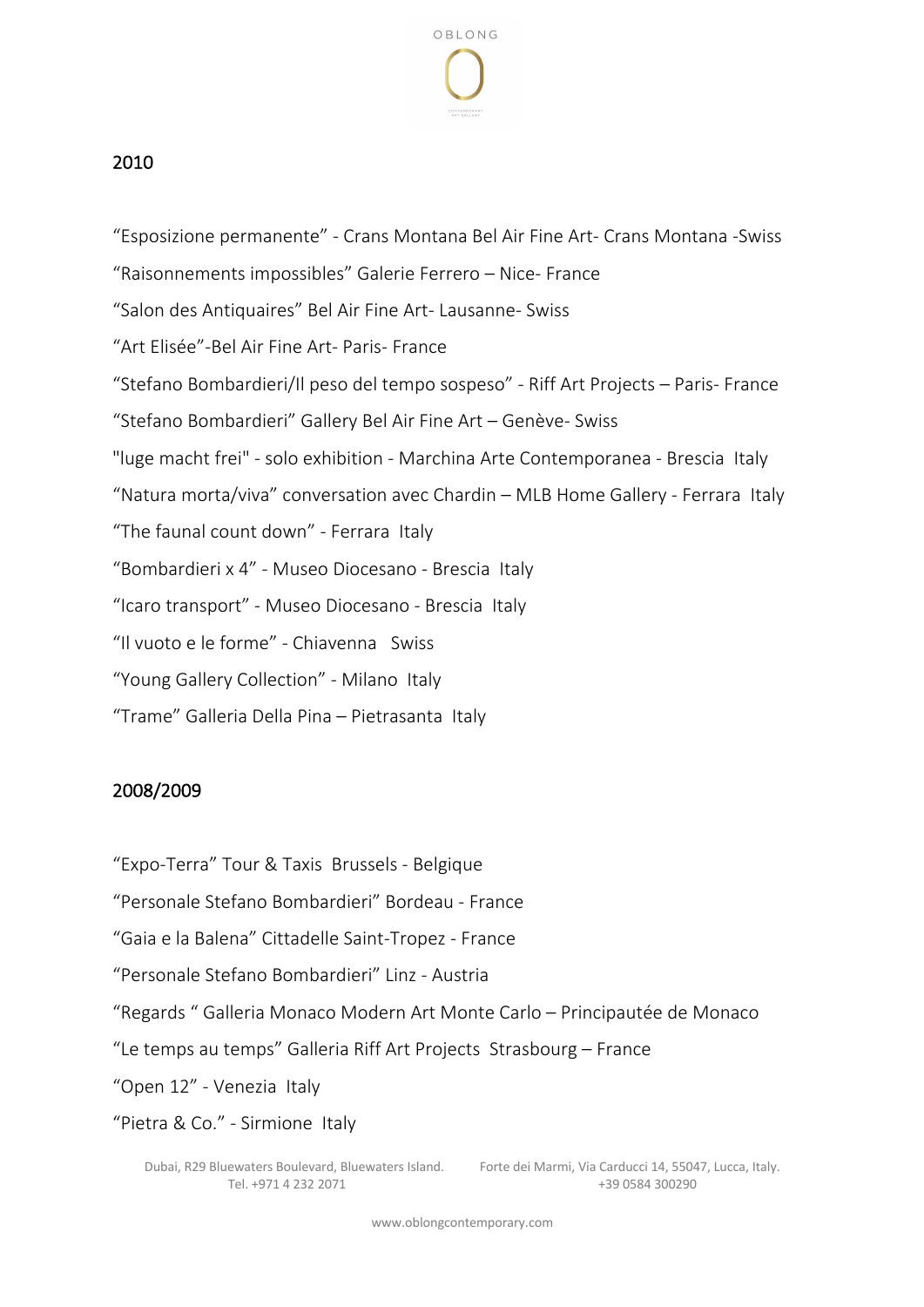

"The animals' count down" - The animals' count down" - The Pietrasanta Italy

"Menhir della coscienza" - Gardone V.T. Italy

"Un rinoceronte dietro l'angolo" - Ferrara Italy

"Emergenze Creative" Collettiva Museo MAR a cura di Maria Livia Brunelli – Ravenna Italy

"Pietra & Co." Collettiva Giardini Catullo a cura di Lillo Marsciano - Sirmione BS Italy "Icaro Transport" Personale Marchina Arte Contemporanea - Brescia Italy Installazione permanente Museo del Parco di Portofino a cura di Daniele Crippa – Portofino Italy

## 2007

"Bombardieri – Pastor" Saint-Tropez - France

"Decouvertes 2007" 52' Salon de Montrouge Art Contemporain -Invité d'honneur-

France

Collettiva Saint Jean Cap Ferrat - France

"Man Ray e Stefano Bombardieri" Omaggio al Surrealismo del Turra a cura di Franco

Farina e Maria Livia Brunelli MLB home Gallery - Ferrara Italy

"52° Biennale di Venezia" padiglione Stato della Rep.Araba Siriana - Venezia Italy

"Il settimo Splendore" Modernità della Malinconia a cura di Giorgio Cortenova Palazzo

Forti/Palazzo della Ragione – Verona Italy

## 2006

"Una Balena in Darsena" Installazione Temporanea Darsena di Milano - Milano a cura di Vittorio Sgarbi - Italy

"Stefano Bombardieri" Personale Galleria Cà d'oro – Roma Italy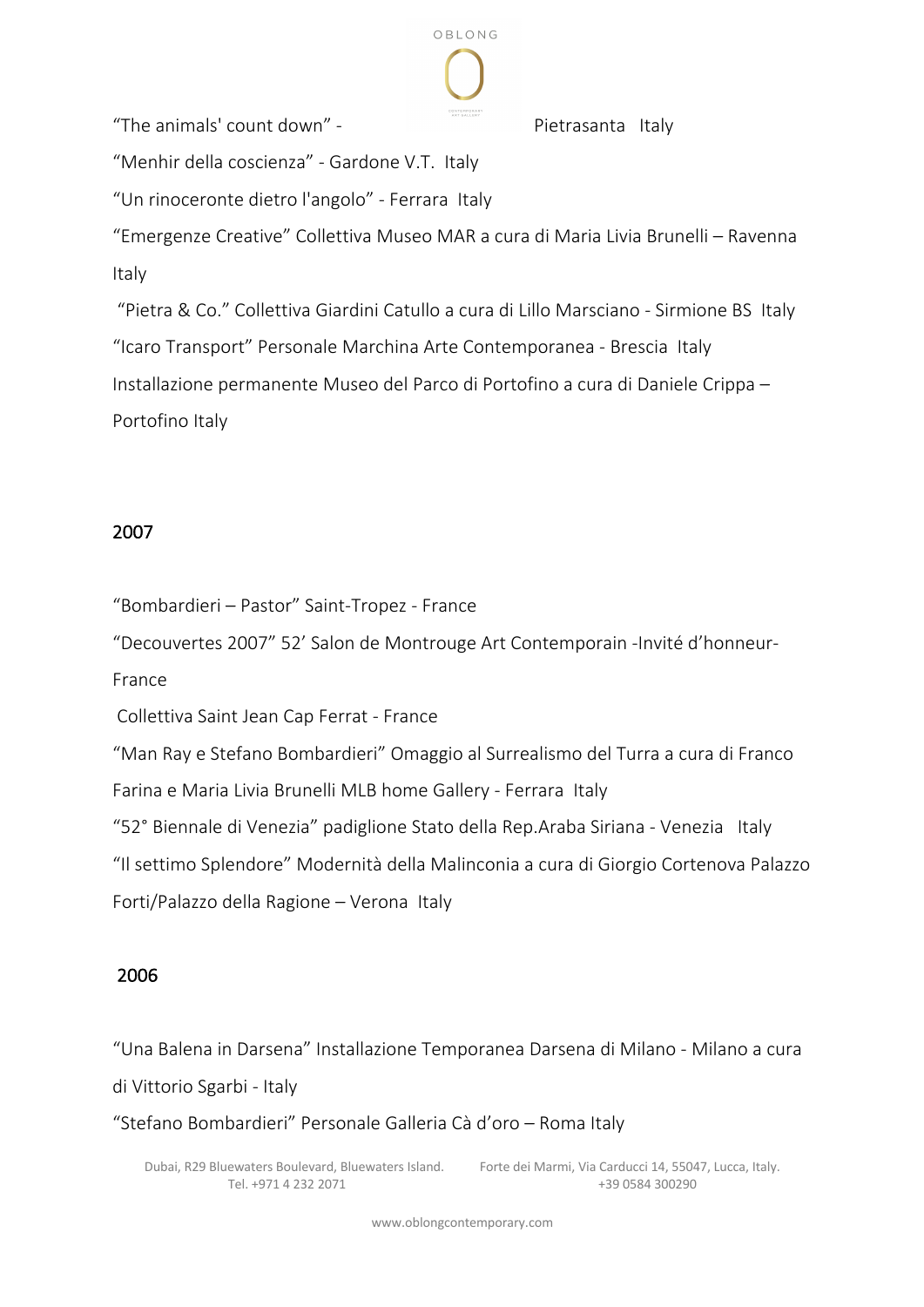

"Bombardieriland" Personale G.A.M di Faenza a cura di

Alessandro Riva – Faenza Italy

"Freestyle" Personale Marchina Arte Contemporanea - Brescia Italy

## 2005

"Arte e Vita" Scultura a Potsdam/Berlino (2° Premio) - Germania / "Frammenti" Galleria Alain Couturier Nizza – France "Bombardieriland" Mumi Museo Michetti a cura di Alessandro Riva - Francavilla al Mare CH Italy

## 2004

"Flash" Collettiva Maretti Arte Monaco- Principautée de Monaco – "Sub Anime" Collettiva Area Imprinting - Roè Volciano BS Italy

## 2002

" Personale" Galleria Maretti Arte Monaco - Principautée de Monaco "In-Stallo" Collettiva Sala San Filippo e Giacomo - Brescia Italy "Agorà" Opere Grandi Formati - Bordighera IM Italy

## 2001

"Agorà" Opere Grandi Formati - Bordighera IM Italy

"Meta Fine" Design Collettiva Associazione Culturale Verbo Essere - Brescia Italy

"Stefano Bombardieri" Personale Associazione Culturale Verbo Essere – Brescia Italy